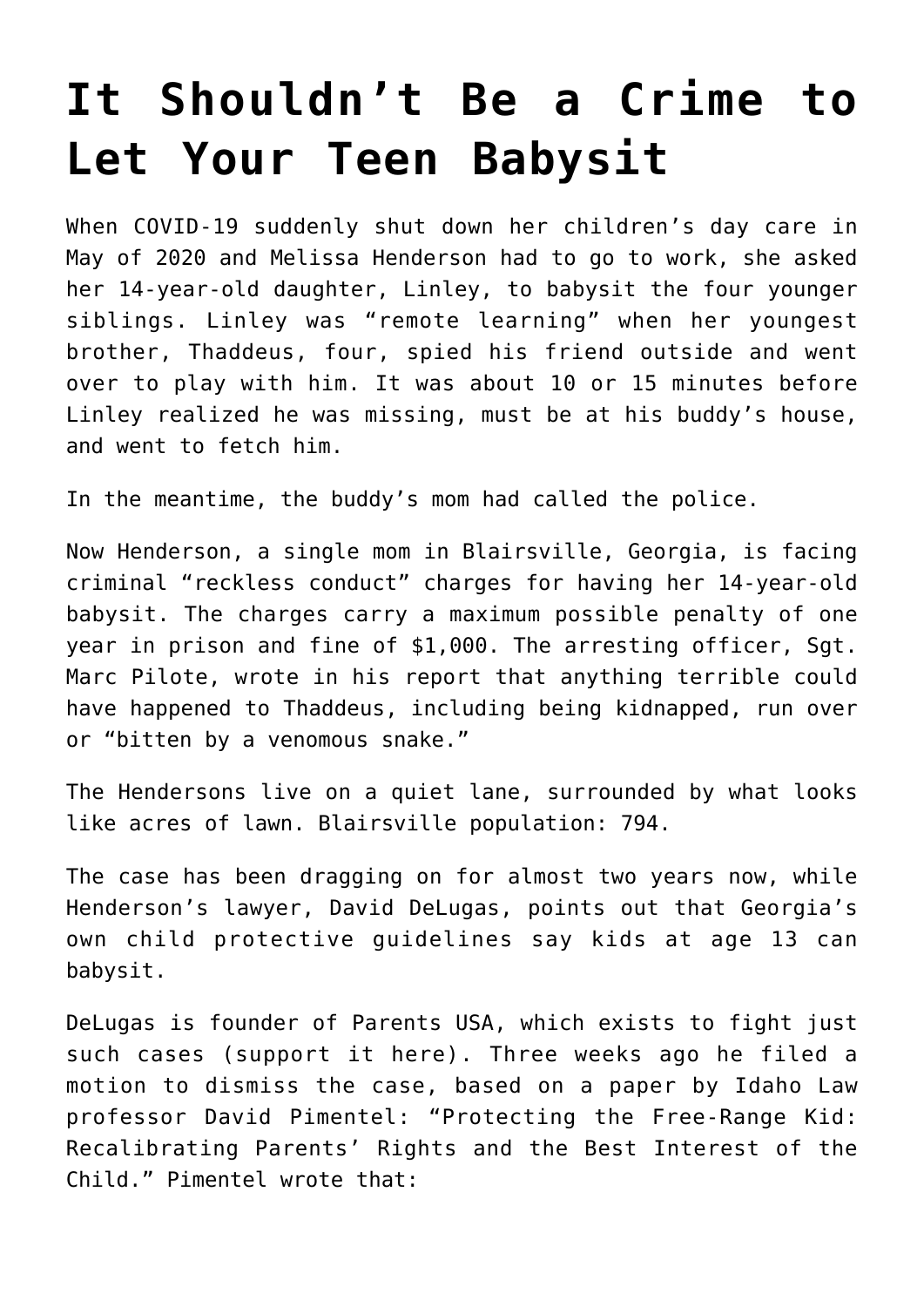Fueled by the growing obsession with child safety in our society, police now appear to be responding whenever someone who disapproves of another's parenting calls 911 and reports an 'endangered' child.

Bingo. It is far too easy to accuse a parent of neglect and get the authorities involved.

In Henderson's case, five cop cars came to her house. "I almost don't have words for how low it made me feel," she told me in a phone call.

They handcuffed Henderson and drove her to the county jail where she was photographed, fingerprinted and given a pair of bright orange Crocs to wear. Then she was put in a cell. "I remember curling up in a ball in the corner and just wanting to hide," she said. Her ex-husband bailed her out.

When I spoke with the district attorney, Jeff Langley, he said he felt the cops acted prudently, as the boy had been outside once before on his own. He added that even a guilty verdict would most likely not result in prison time for Henderson but thought that forbidding her from letting her daughter babysit might be a good idea. "We just want to make sure the children in our small community stay safe."

A few more details: Langley said he believed the boy was "wandering naked in a thunderstorm." That was one-part true: The boy was wearing only a shirt, but there was no storm.

The D.A. added that the officers informed him that 14-year-old Linley had "some measure of learning disability," making her an unreliable sitter.

Henderson explained to me that her daughter had originally been diagnosed with ADHD, and yet she has a GPA of 4.45, is vice president of the 4-H Club, broke school records in varsity track, completed the Red Cross child care program and is certified in CPR.